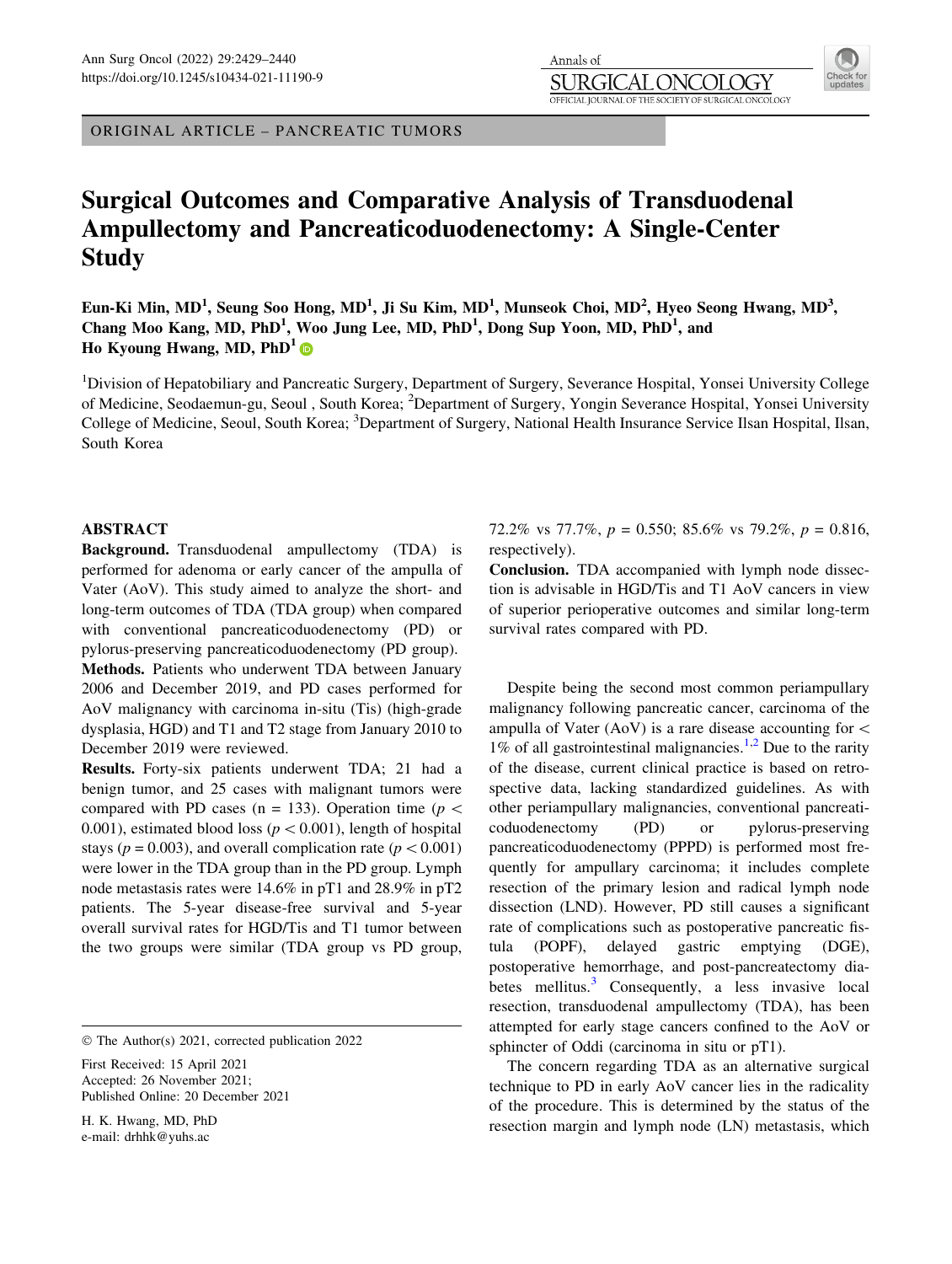are known prognostic factors for recurrence and long-term survival. $4-6$  Accordingly, previous studies focused on analyzing histopathological factors associated with LN metastasis $7-9$  as well as patterns of lymphatic spread<sup>[6,10](#page-10-0)</sup> and recurrence<sup>[5,11](#page-10-0)</sup> to suggest acceptable indications for TDA. However, the role of TDA in early AoV cancers remains inconclusive. Certain centers have performed TDA with LND and achieved oncologic outcomes comparable to PD in early AoV cancer.<sup>12–14</sup> These studies suggest that TDA with LND might be a viable surgical treatment for patients unfit for PD. However, the extent of adequate regional LND is still unknown. Studies reporting their experience with TDA in early AoV cancer have been limited by sample size or a short duration of followup.

This study aimed to review and summarize the experience of TDA in a single large-volume center, focusing on whether TDA was an acceptable surgical treatment for patients with early AoV cancer. This was accomplished by comparing the clinical and oncologic outcomes between TDA and PD.

### METHODS

#### Patient and Data Collection

In this retrospective study, we reviewed and analyzed a prospectively maintained database of patients with AoV neoplasms who underwent TDA at Severance Hospital, Yonsei University College of Medicine, between January 2006 and December 2019. For a comparative analysis between TDA and PD, patients who underwent PD (either conventional PD or PPPD) for AoV neoplasms from January 2010 to December 2019 were identified.

Clinical and pathological characteristics such as age, sex, tumor size, pathologic T stage, LN metastasis, and differentiation were retrieved, along with data on perioperative and long-term patient outcomes. The pathologic stage was defined according to the seventh edition of the American Joint Committee on Cancer (AJCC) staging system. Low-grade dysplasia was considered benign and high-grade dysplasia was regarded as Tis according to the current World Health Organization classification. Complications were graded using Clavien-Dindo (CD) classification.<sup>[15](#page-10-0)</sup> CD grade  $\geq$  III was considered severe. Clinically relevant POPF (CR-POPF) and DGE were defined and graded according to the International Study Group of Pancreatic Surgery.<sup>[16,17](#page-10-0)</sup> This retrospective study was approved by the Institutional Review Board (IRB) of Severance Hospital, Yonsei University College of Medicine (4-2020-1144).

#### Indication and Procedure

At our institution, TDA was performed for ampullary neoplasms in the following situations: when endoscopic papillectomy (EP) was contraindicated (e.g., bile duct and/ or pancreatic duct involvement); when a tumor was present at the basal or lateral margin after EP; local recurrence after EP; patients with suspiciously early AoV cancer confined to the AoV on endoscopic ultrasonography (EUS) or magnetic resonance imaging; and patients with AoV cancers not suitable for PD.

After laparotomy, the first step of TDA is Kocherization of the duodenum. LN 16 is dissected when malignancies are confirmed on preoperative biopsy, after EP, or if there are enlarged LNs and malignancies are suspected. LN stations 12, 13, 6, and 8 were commonly dissected when further dissection was indicated. After LND, careful palpation of the duodenum to identify the ampullary lesion was performed. A duodenotomy of 3–4 cm was performed longitudinally along the second portion of the duodenum (Fig. [1](#page-2-0)a). Stay sutures were placed over the incision line to maintain duodenal patency. To secure clear resection margins, mucosal stay sutures were placed on the tumor side as well as the remnant side for better visualization (Fig. [1](#page-2-0)b). The lesion was excised by electrocauterization with a fine needle tip, followed by identification of the bile duct and pancreatic duct opening (Fig. [1](#page-2-0)c, d). The frozen section of the deep resection margin was sent for pathological examination to ensure complete resection. For bile duct and pancreatic duct repositioning, absorbable Vicryl 5-0 was used. Three sutures were placed on the septum between the bile duct and pancreatic duct. The sutures should be placed at appropriate intervals along the pancreatic duct and surrounding mucosal wall. Finally, sutures were placed between the bile duct and surrounding mucosal wall (Fig. [1d](#page-2-0)). Before approximating the sutured threads using a tie, short stents were inserted into the bile duct and pancreatic duct (Fig. [1](#page-2-0)e). The anterior duodenal wall was closed transversely with a continuous suture using Vicryl $^{\circledR}$  3-0.

#### Statistical Analyses

Categorical factors are reported as frequencies with percentages, and the Pearson  $\chi^2$  test or Fisher's exact test was used for group comparisons. Continuous factors are presented as means and standard deviations or medians and ranges. Student's t-test or Mann-Whitney U test was performed to analyze continuous variables. The Cox proportional hazards model was used to determine independent predictors of recurrence. Univariate analysis was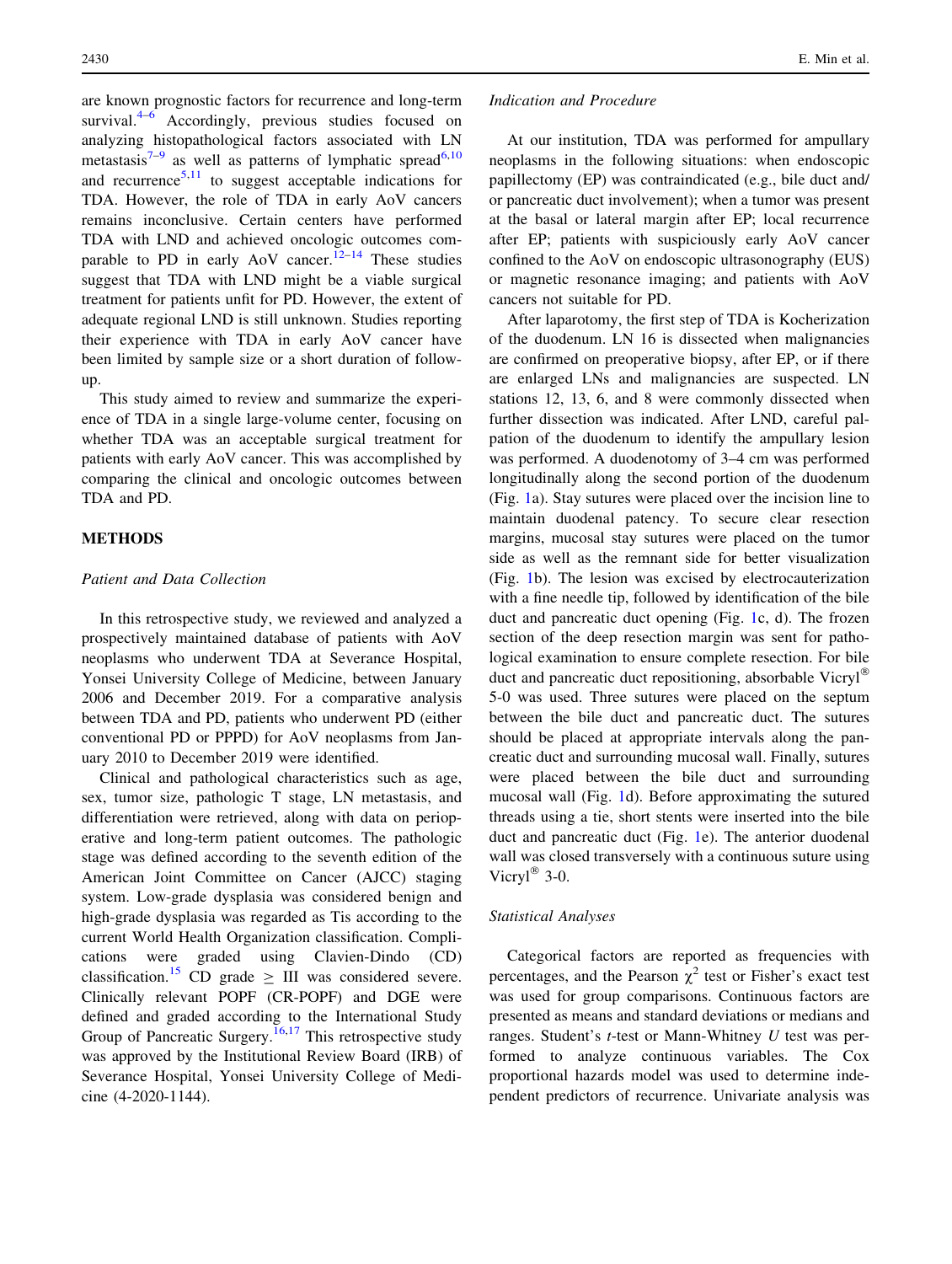<span id="page-2-0"></span>

FIG. 1 Surgical procedures of transduodenal ampullectomy. After Kocherization, the duodenum was fully mobilized from the retroperitoneum for better visualization. A 3–4 cm duodenotomy (yellow line) was performed longitudinally along the second portion of the duodenum (a). Stay sutures were applied over the incision line to maintain the opening of the duodenum. To secure a clear resection margin, mucosal stay sutures were applied on the tumor side and on the remnant mucosal side for better visualization of the resection line (b). Excision of the lesion was done by electrocauterization with a fine needle tip, followed by identification of the bile duct and

performed for age, sex, tumor size, type of operation, intraoperative transfusion, T-stage, LN metastasis, lymphovascular invasion, perineural invasion, and adjuvant therapy. Variables with  $p < 0.05$  were included for multivariate analysis. Disease-free survival (DFS) was defined as the time between the date of surgery and date of local or distal recurrence, and censored at last follow-up or death irrelevant to cancer recurrence. Overall survival (OS) was calculated from the date of operation to the date of death. Patients not experiencing the relevant endpoint were censored at the last follow-up. Five-year OS was calculated using the Kaplan-Meier method, and differences were examined using the log-rank test. Data analyses were performed using SPSS 25.0 software (SPSS, Chicago, IL). A *p*-value of  $< 0.05$  was considered statistically significant.

# RESULTS

A total of 48 patients underwent TDA for ampullary tumors at Severance Hospital from January 2006 to December 2019. One patient who underwent surgery for a combined malignancy and another who underwent PD after TDA due to R1 resection were excluded. Between January 2010 and December 2019, PD or PPPD was performed in 262 patients with AoV tumors. Excluding cases with other

pancreatic duct opening  $(c, d)$ . For the bile duct and pancreatic duct repositioning, absorbable Vicryl® 5-0 was used. The first step was to perform three sutures on the septum between the bile duct and pancreatic duct (star). The next step was to make sutures with appropriate intervals along the pancreatic duct (arrow head) and surrounding mucosa wall. As the last step, sutures between the bile duct (arrow) and surrounding mucosa wall were made (d). Before approximating the sutured threads using a tie, short stents were inserted into the bile duct and pancreatic duct, respectively (e, f)

malignancies (n = 4), history of TDA (n = 3), M1 disease or history of preoperative chemotherapy  $(n = 9)$ , combined pancreatic malignancy  $(n = 3)$ , histology of adenoma/lowgrade dysplasia ( $n = 8$ ), T<sub>3</sub> or T<sub>4</sub> stage ( $n = 97$ ), and neuroendocrine tumor, lymphoma (n = 5), 133 patients were included in the final PD cohort. In the PD group, 7 patients (5.3%) had HGD/Tis tumors, 47 (35.3%) had T1 tumors, and 79 (59.4%) had T2 tumors.

# Clinicopathologic Characteristics and Surgical Outcomes of TDA

Baseline characteristics and perioperative outcomes in the TDA group are summarized in Table [1](#page-3-0). The mean age at diagnosis was  $61.0 \pm 9.8$  years, and 25 (54.3%) were men. Sixteen (34.8%) patients underwent TDA due to endoscopic papillectomy failure, 11 for incomplete resection with margin positivity, 4 for post-endoscopic resection site tumor recurrence, and 1 for uncertain margin and the possible presence of invasive cancer.

The mean operation time was  $218.5 \pm 79.2$  min, and the median estimated blood loss was 50.0 ml (range, 0–1000 ml). The mean tumor size was  $17.4 \pm 7.2$  mm. Final pathology revealed 21 cases of benign neoplasm (45.7%), and the remainder were malignant. There were no cases of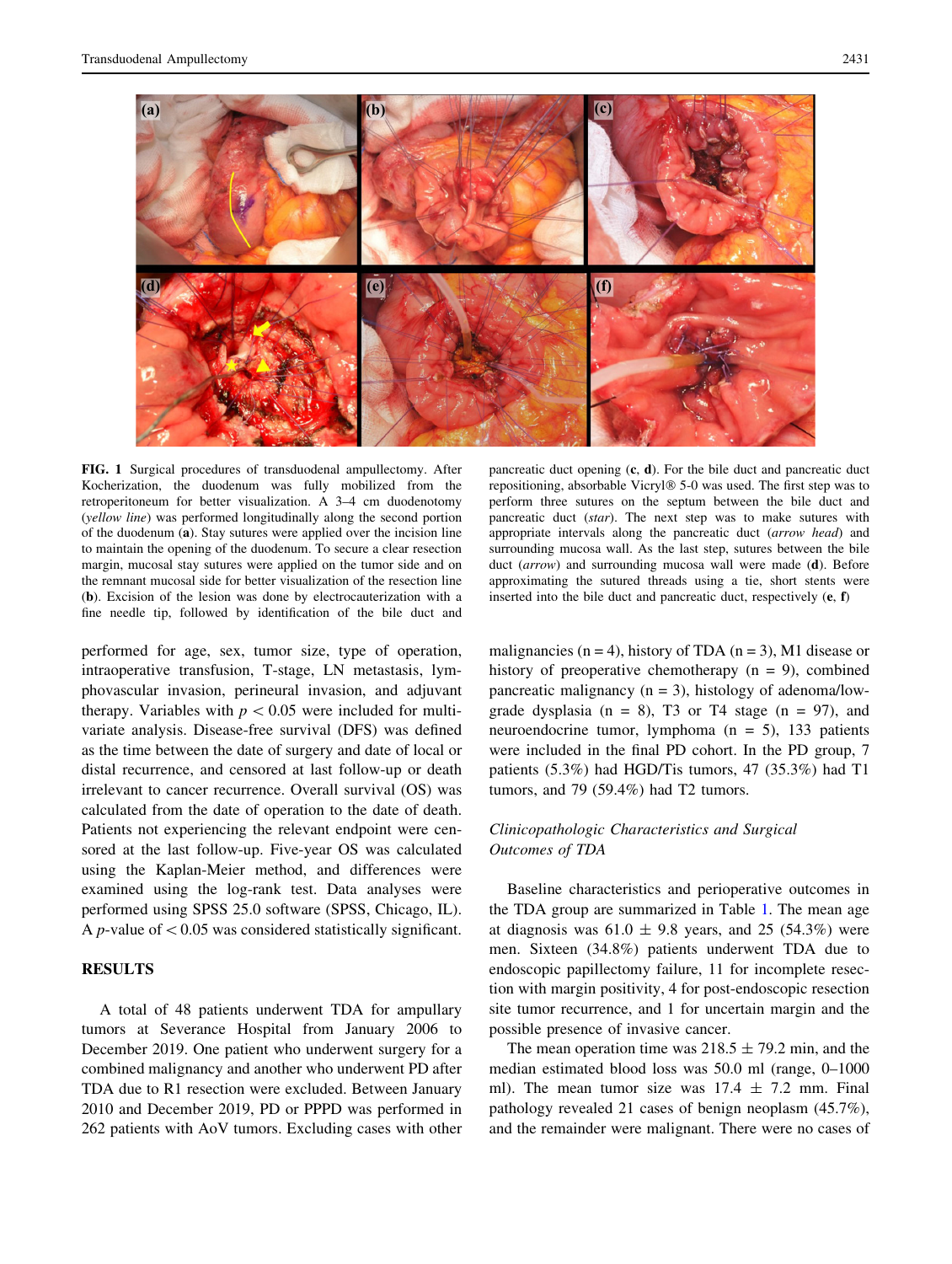<span id="page-3-0"></span>

| <b>TABLE 1</b> Clinicopathological characteristics and surgical outcomes |  |
|--------------------------------------------------------------------------|--|
| in the transduodenal ampullectomy group                                  |  |

| Characteristic                             | $N = 46$              |
|--------------------------------------------|-----------------------|
| Age (years), mean $\pm$ SD                 | $61.0 \pm 9.8$        |
| Sex, $n(\%)$                               |                       |
| Male                                       | 25 (54.3%)            |
| Female                                     | 21 (45.7%)            |
| BMI (kg/m <sup>2</sup> ), mean $\pm$ SD    | $24.2 \pm 2.9$        |
| ASA score, n (%)                           |                       |
| 1                                          | $6(13.0\%)$           |
| 2                                          | 20 (43.5%)            |
| 3                                          | 13 (28.3%)            |
| Preoperative endoscopic resection, $n(\%)$ |                       |
| Yes                                        | 16 (34.8%)            |
| No                                         | $30(65.2\%)$          |
| Operation time (min), mean $\pm$ SD        | $218.5 \pm 79.2$      |
| Estimated blood loss (ml), median (range)  | $50.0(0-1000)$        |
| Intraoperative transfusion, $n$ (%)        |                       |
| Yes                                        | $2(4.3\%)$            |
| No                                         | 44 (95.7%)            |
| Tumor size (mm), mean $\pm$ SD (range)     | $17.4 \pm 7.2$ (5-35) |
| Operation method, $n$ (%)                  |                       |
| Open                                       | 43 (93.5%)            |
| Laparoscopic                               | $1(2.2\%)$            |
| Robotic                                    | $2(4.3\%)$            |
| Diagnosis, $n(\%)$                         |                       |
| Tubular adenoma                            | 24 (52.2%)            |
| Tubulovillous adenoma                      | 4(8.7%)               |
| Adenocarcinoma                             | 18 (39.1%)            |
| Pathologic finding, $n(\%)$                |                       |
| Benign                                     | 21 (45.7%)            |
| Malignant ( $\geq$ HGD/Tis)                | 25 (54.3%)            |
| HGD/Tis                                    | 10(21.7%)             |
| T1                                         | 9(19.6%)              |
| T <sub>2</sub>                             | $6(13.0\%)$           |
| Severe complication (CD grade $\geq$ IIIa) |                       |
| Yes                                        | 4(8.7%)               |
| No                                         | 42 (91.3%)            |
| Hospital stays (days), mean $\pm$ SD       | $14.9 \pm 8.0$        |
|                                            |                       |

SD, standard deviation; BMI, body mass index; ASA, American Society of Anesthesiologists; HGD, high-grade dysplasia; Tis, carcinoma in situ; CD, Clavien-Dindo classification

90-day mortality. In-hospital complications occurred in 17 (37.0%) patients, with 4 (8.7%) cases classified as severe complications (CD grade  $>$  IIIa): 3 patients underwent endoscopic intervention—1 for duodenal stricture and 2 for a distal common bile duct (CBD) stricture; 1 patient underwent reoperation due to wound dehiscence. The mean length of hospital stay was  $14.9 \pm 8.0$  days. The

readmission rate ( $\leq 90$  days) was 13.0% (6 patients) due to wound oozing, minimal bile leakage, cholangitis due to CBD sludge, duodenal stricture due to inflammation, drainage site infection, and intestinal obstruction.

### Patient and Tumor Characteristics of the TDA and PD groups for Malignant AoV Tumors

Clinicopathological findings between the TDA and PD groups for malignant ampullary tumors (pHGD/Tis, T1, and T2) are summarized and compared in Table [2.](#page-4-0) There was no statistical difference between the two groups in age, sex, body mass index, American Society of Anesthesiologist score, preoperative tumor marker, and tumor size. The incidence of HGD/Tis lesion was higher in the TDA group, while a T2 lesion was more common in the PD group. LND was performed in 17 of 25 patients (68.0%) in the TDA group, with 1 case of positive LN involvement. In the PD group, the LN metastasis rate was 20.3% (27/133). Patients undergoing PD were more likely to have moderate and poorly differentiated histology (45.1% vs 24.0%, 8.3% vs 4.0%,  $p = 0.009$ ) and showed higher rates of lymphovascular and perineural invasion (18.8% vs  $8.0\%$ ,  $p < 0.001$ ; 9.8% vs 4.0%,  $p < 0.001$ ).

# Perioperative Outcomes After TDA and PD for Malignant AoV Tumors

For surgical outcomes, operation time and length of hospital stay were significantly shorter in the TDA group than in the PD group (Table [3\)](#page-5-0). Estimated blood loss was significantly less in the TDA group compared with that in the PD group. No patients in the TDA group required intraoperative transfusion, which was required for 10 patients (7.5%) in the PD group. The overall morbidity rate was significantly higher (74.6% vs 36.0%,  $p < 0.001$ ) and severe complications occurred more frequently in the PD group (18.8% vs 8.0%), although statistical significance was not reached. While there was no mortality after TDA, surgical mortality occurred in 3 of 133 patients (2.3%) in the PD group due to metabolic acidosis, hypovolemic shock, and sepsis, respectively.

# Long-term Outcomes after TDA and PD for Malignant AoV Tumors

During a median follow-up of 52 months (11–127 months) in the TDA group and 51 months (0–123) in the PD group, there were no differences in recurrence rates or patterns. Adjuvant treatment was similar between the two groups (Table [3](#page-5-0)). There was no difference in the 5-year DFS between the TDA and PD groups, regardless of whether T[2](#page-6-0) cases were included or not (Fig. 2a, b).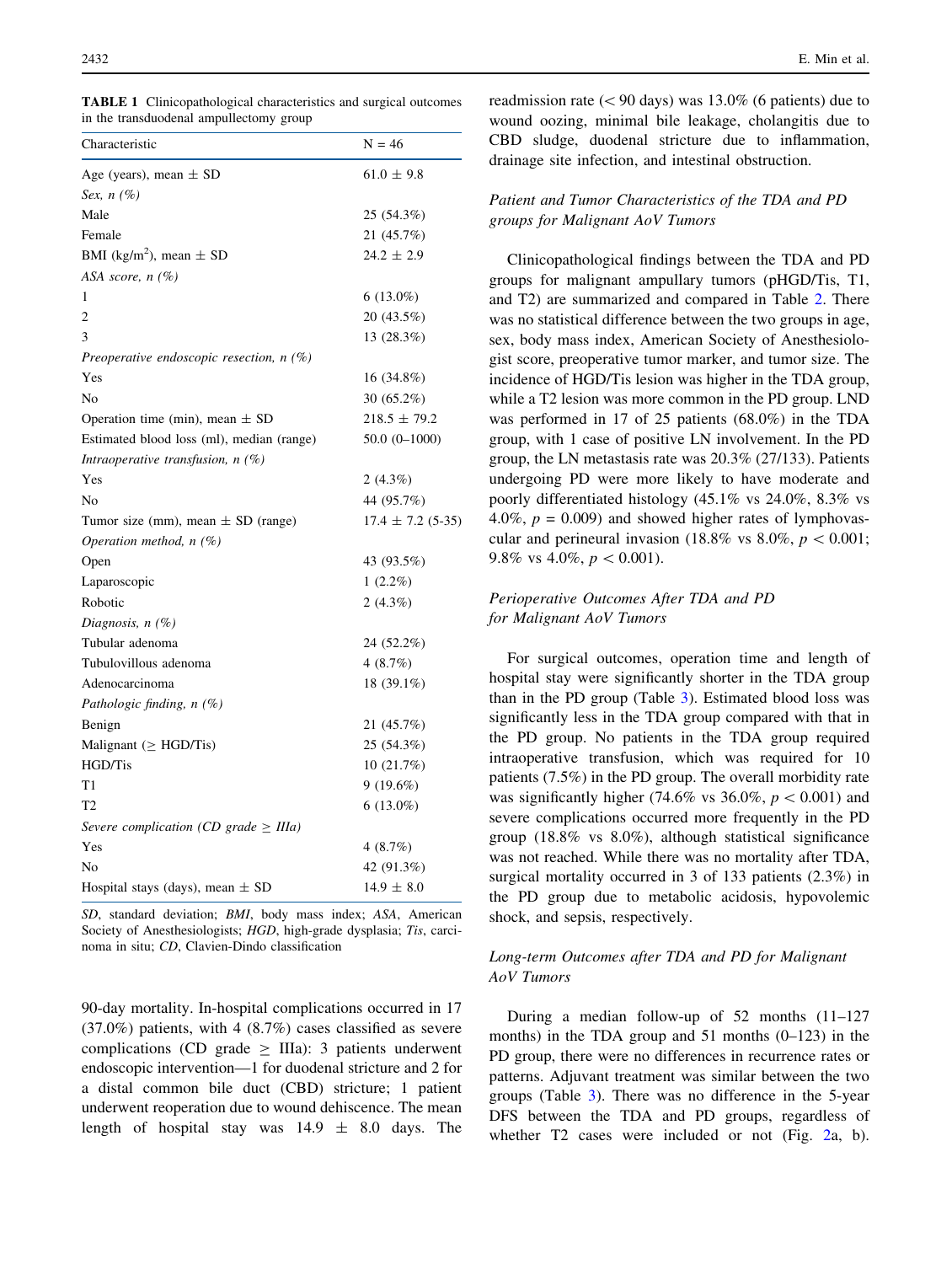<span id="page-4-0"></span>TABLE 2 Comparison of clinicopathologic findings between the transduodenal ampullectomy (TDA) and pancreaticoduodenectomy (PD) groups for malignant ampullary tumors (pHGD/Tis, T1, and T2).

| Characteristic                                | TDA $(n = 25)$      | PD $(n = 133)$       | $p^*$   |
|-----------------------------------------------|---------------------|----------------------|---------|
| Age (years), mean $\pm$ SD                    | $61.2 \pm 11.2$     | $61.3\,\pm\,9.9$     | 0.918   |
| Sex, $n$ (%)                                  |                     |                      | 0.655   |
| Male                                          | 14 $(56.0\%)$       | 68 (51.1%)           |         |
| Female                                        | 11 (44.0%)          | 65 (48.9%)           |         |
| BMI (kg/m <sup>2</sup> ), mean $\pm$ SD       | $24.1 \pm 3.1$      | $23.1 \pm 2.7$       | 0.095   |
| ASA score, $n$ (%)                            |                     |                      | 0.550   |
| 1                                             | $5(20.0\%)$         | 28 (21.1%)           |         |
| $\overline{c}$                                | $9(36.0\%)$         | 61 $(45.9\%)$        |         |
| 3                                             | 11 (44.0%)          | 44 (33.1%)           |         |
| Preoperative endoscopic papillectomy, $n(\%)$ |                     |                      | < 0.001 |
| Yes                                           | 11 $(44.0\%)$       | 11 $(8.3\%)$         |         |
| No                                            | 14 $(56.0\%)$       | 122 (91.7%)          |         |
| Preoperative tumor marker, median (range)     |                     |                      |         |
| CA 19-9 (U/ml)                                | 17.45 (1.20-346.70) | 16.60 (0.10-1270.00) | 0.798   |
| CEA (ng/ml)                                   | $1.88(0.78-8.04)$   | 1.98 (0.48-48.20)    | 0.788   |
| Tumor size (mm), mean $\pm$ SD                | $18.0 \pm 6.5$      | $17.8 \pm 9.1$       | 0.899   |
| T stage (Seventh edition of AJCC)             |                     |                      | < 0.001 |
| pHGD/Tis                                      | $10(40.0\%)$        | $7(5.3\%)$           |         |
| pT1                                           | $9(36.0\%)$         | 47 (35.3%)           |         |
| pT2                                           | $6(24.0\%)$         | 79 (59.4%)           |         |
| N stage (Seventh edition of AJCC)             |                     |                      | < 0.001 |
| pNx                                           | $8(32.0\%)$         | $0(0.0\%)$           |         |
| pN0                                           | 16 (64.0%)          | 106 (79.7%)          |         |
| pN1                                           | 1 $(4.0\%)$         | 27(20.3%)            |         |
| Stage (Seventh edition of AJCC)               |                     |                      | < 0.001 |
| 0                                             | $2(8.0\%)$          | $3(2.3\%)$           |         |
| IA                                            | $8(32.0\%)$         | 41 (30.8%)           |         |
| IB                                            | $4(16.0\%)$         | 58 (43.6%)           |         |
| HВ                                            | 1 $(4.0\%)$         | 27 (20.3%)           |         |
| NA                                            | $10(40.0\%)$        | 4 $(3.0\%)$          |         |
| Differentiation                               |                     |                      | 0.009   |
| Well                                          | 11 $(44.0\%)$       | 50 (37.6%)           |         |
| Moderate                                      | $6(24.0\%)$         | 60 $(45.1\%)$        |         |
| Poor                                          | $1(4.0\%)$          | 11 (8.3%)            |         |
| NA                                            | $7(28.0\%)$         | $6(4.5\%)$           |         |
| Lymphovascular invasion                       |                     |                      | < 0.001 |
| Yes                                           | $2(8.0\%)$          | 25 (18.8%)           |         |
| No                                            | 11 (44.0%)          | 93 (69.9%)           |         |
| NA                                            | 12 (48.0%)          | 15 (11.3%)           |         |
| Perineural invasion                           |                     |                      | < 0.001 |
| Yes                                           | $1(4.0\%)$          | 13 (9.8%)            |         |
| No                                            | $9(36.0\%)$         | 105 (78.9%)          |         |
| NA                                            | 15 $(60.0\%)$       | 15(11.3%)            |         |
| Resection margin                              |                     |                      | 1.000   |
| R <sub>0</sub>                                | 25 (100.0%)         | 133 (100.0%)         |         |
| R1                                            | $0(0.0\%)$          | $0(0.0\%)$           |         |

SD, standard deviation; ASA, American Society of Anesthesiologists; HGD, high-grade dysplasia; Tis, carcinoma in situ; NA, not available

\*P-values are from the Student's t-test or Mann-Whitney test for continuous factors, and  $\chi^2$  (Fisher's exact) test for categorical factors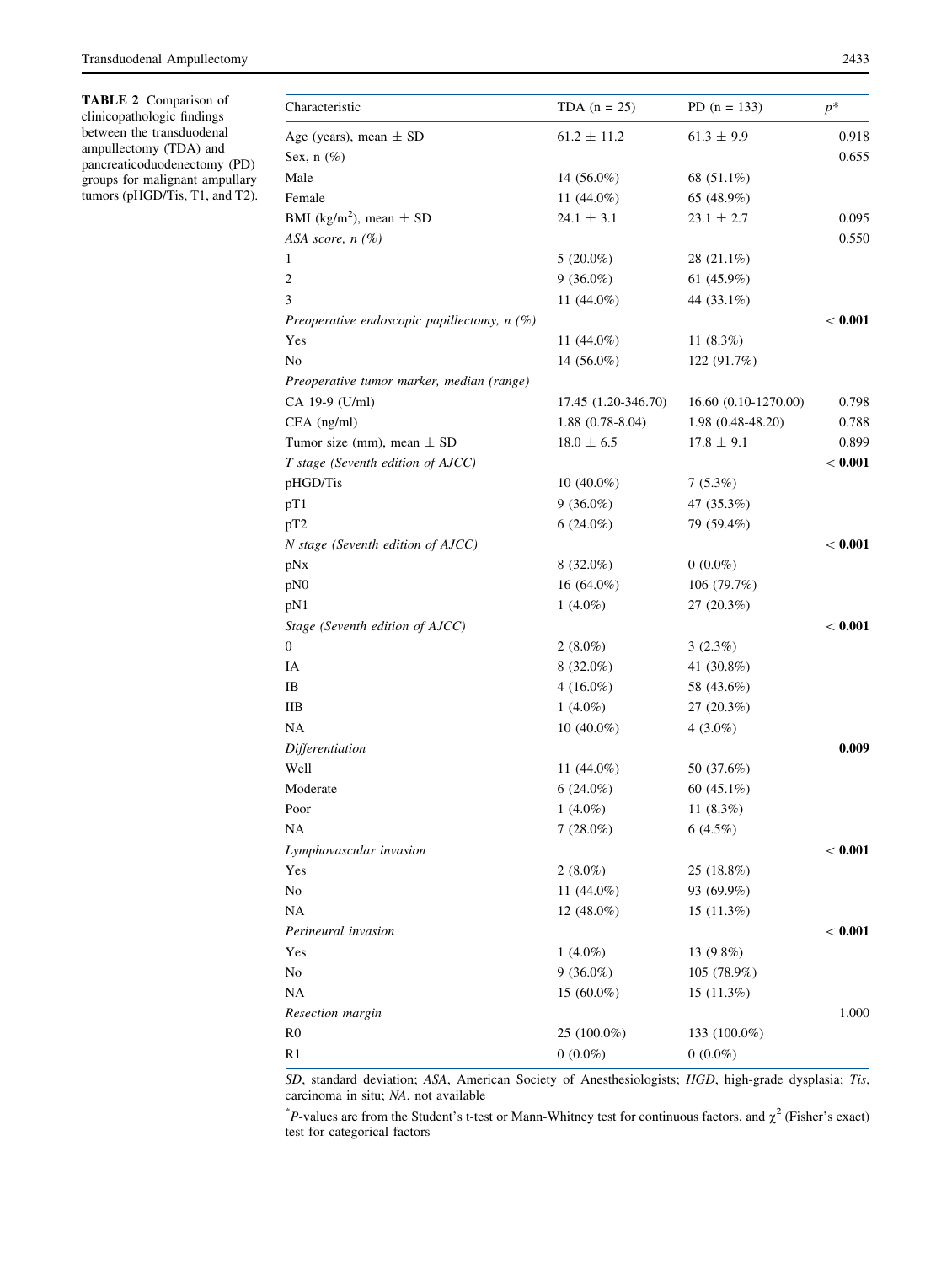<span id="page-5-0"></span>2434 E. Min et al.

| TABLE 3 Surgical and<br>oncologic outcomes after | Outcomes                                               | TDA $(n=25)$     | PD $(n=133)$     | $p^*$     |
|--------------------------------------------------|--------------------------------------------------------|------------------|------------------|-----------|
| transduodenal ampullectomy                       | Operation time (min), mean $\pm$ SD                    | $213.1 \pm 71.8$ | $384.4 \pm 86.4$ | < 0.001   |
| (TDA) and<br>pancreaticoduodenectomy (PD)        | Estimated blood loss (ml), median (range)              | $100(0-400)$     | 300 (0-1900)     | $< 0.001$ |
| (pHGD/Tis, T1, and T2)                           | Intraoperative transfusion, $n$ (%)                    |                  |                  | 0.365     |
|                                                  | Yes                                                    | $0(0.0\%)$       | $10(7.5\%)$      |           |
|                                                  | No                                                     | 25 (100.0%)      | 123 (92.5%)      |           |
|                                                  | Hospital stays (days), median (range)                  | $13(8-37)$       | 18 (8-99)        | 0.003     |
|                                                  | Complications, $n$ (%)                                 |                  |                  | < 0.001   |
|                                                  | Yes                                                    | $9(36.0\%)$      | $100(75.2\%)$    |           |
|                                                  | N <sub>o</sub>                                         | $16(64.0\%)$     | 33 (24.8%)       |           |
|                                                  | Severe complications (CD grade $\geq$ IIIa), n (%)     |                  |                  | 0.376     |
|                                                  | Yes                                                    | $2(8.0\%)$       | 24 (18.0%)       |           |
|                                                  | No                                                     | 23 (92.0%)       | 109 $(82.0\%)$   |           |
|                                                  | Clinically relevant POPF, n (%)                        | $1(5.3\%)$       | 34 (23.6%)       | 0.132     |
|                                                  | Grade B                                                | $1(5.3\%)$       | 29 (22.1%)       |           |
|                                                  | Grade C                                                | $0(0.0\%)$       | $2(1.5\%)$       |           |
|                                                  | DGE (grade $\geq$ B), n (%)                            | 1 $(4.0\%)$      | 14 $(10.6\%)$    | 0.628     |
|                                                  | Duodenal stricture, n (%)                              | 1 $(4.0\%)$      |                  |           |
|                                                  | Complicated fluid collection, n (%)                    | $0(0.0\%)$       | 14 (10.5%)       | 0.128     |
|                                                  | Duodenojejunostomy anastomosis stricture, n $(\%)$     |                  | $2(1.5\%)$       |           |
|                                                  | Bleeding, $n$ (%)                                      | $0(0.0\%)$       | $9(6.8\%)$       | 0.356     |
|                                                  | $Re$ -admission related with complications (< 90 days) |                  |                  | 0.226     |
|                                                  | Yes                                                    | $6(24.0\%)$      | 18 (13.7%)       |           |
|                                                  | No                                                     | 19 (76.0%)       | 118 (86.3%)      |           |
|                                                  | Surgical mortality, $n$ (%)                            | $0(0.0\%)$       | $3(2.3\%)$       | 1.000     |
|                                                  | Recurrence, $n$ (%)                                    |                  |                  | 1.000     |
|                                                  | No                                                     | $20(80.0\%)$     | 108 (81.2%)      |           |
|                                                  | Yes                                                    | $5(20.0\%)$      | 25 (18.8%)       | 0.549     |
|                                                  | Local                                                  | $0(0.0\%)$       | $2(8.0\%)$       |           |
|                                                  | Systemic                                               | 2 $(40.0\%)$     | 14 (56.0%)       |           |
|                                                  | Both                                                   | $3(60.0\%)$      | $9(36.0\%)$      |           |
|                                                  | Adjuvant therapy                                       |                  |                  | 0.414     |
|                                                  | No                                                     | 22 $(88.0\%)$    | 105 (78.9%)      |           |
|                                                  | Yes                                                    | $3(12.0\%)$      | 28 (21.1%)       |           |

SD, standard deviation; CD, Clavien-Dindo classification.; POPF, postoperative pancreatic fistula; DGE, delayed gastric emptying

Likewise, there was no difference in the OS rate between the two groups regardless of whether T2 cases were included or not (Fig. [2d](#page-6-0), e). The 5-year DFS and OS of the T1 population alone were not significantly different between the TDA and PD groups (Fig. [2](#page-6-0)c, f). When the survival was further compared between subgroups of the TDA cohort stratified by the presence or absence of LND, LND did not affect either the 5-year DFS or OS (Fig. [2g](#page-6-0), h).

The clinicopathologic findings and long-term outcomes of patients with T2 cancer who underwent TDA are summarized in Table [4](#page-7-0). Patients 1, 2, and 3 refused subsequent PD surgery or adjuvant chemotherapy because of their comorbidity. Patients 4, 5, and 6 wanted to receive systemic chemotherapy without subsequent PD surgery. During the follow-up period, there was no disease-related death.

Detailed clinicopathological findings of five patients with recurrence after TDA are summarized in Supplementary Table 1. During the median follow-up period of 43 months (16–89 months), three patients died from disease progression.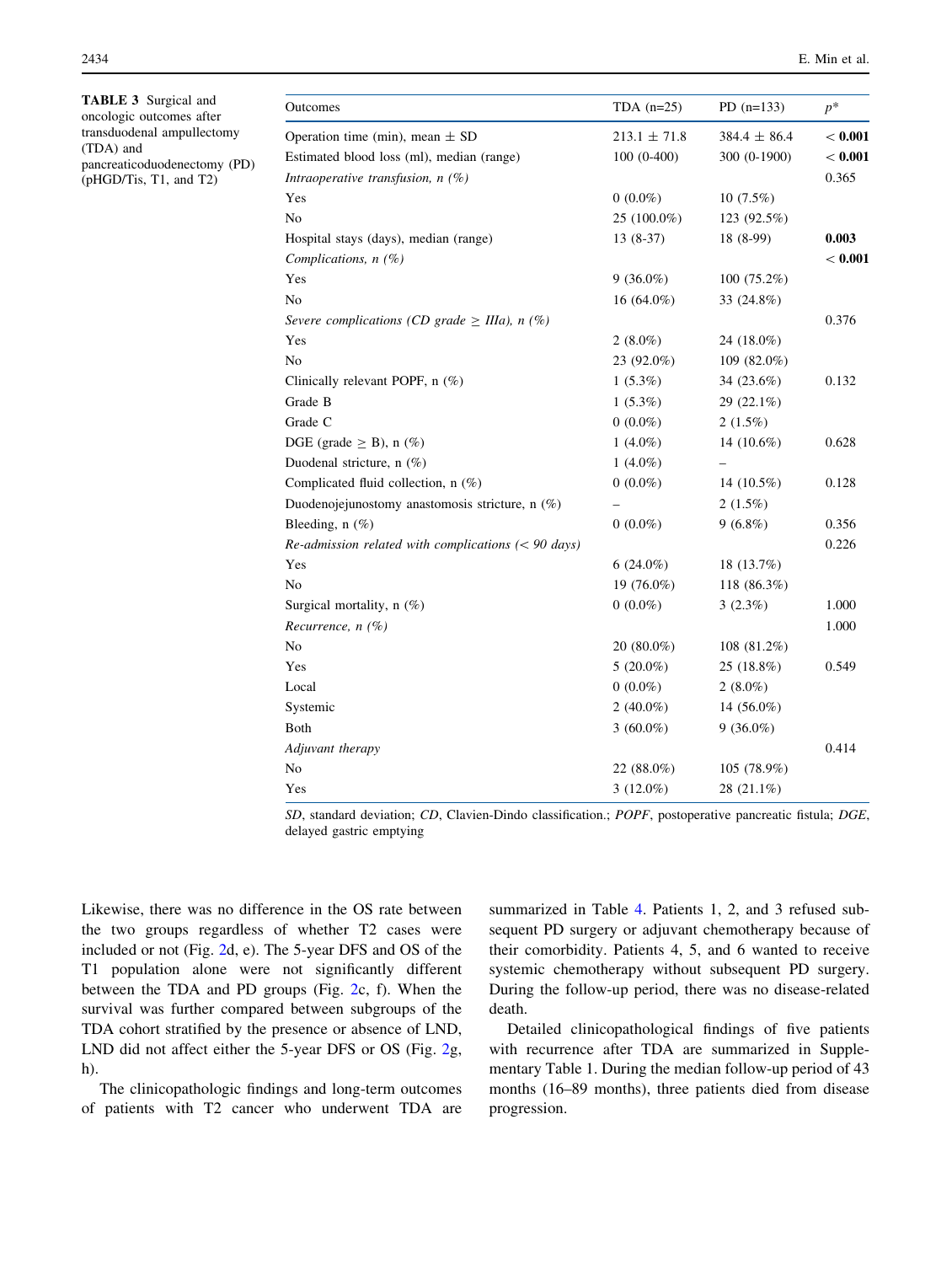<span id="page-6-0"></span>

FIG. 2 Survival outcomes of patients with malignant ampullary tumor after TDA or PD. There was no difference in 5-year diseasefree survival between the TDA and PD groups regardless of whether T2 cases were included (a) or not (b). Likewise, there was no difference in overall survival rate between the two groups regardless of T2 cases (d, e). The 5-year DFS and OS of the T1 population alone

#### Risk Factors Affecting Recurrence

Uni- and multivariate analyses of risk factors affecting recurrence after TDA or PD are shown in Table [5.](#page-8-0) LN involvement, moderate/poor differentiation, lymphovascular invasion, perineural invasion, and adjuvant therapy were associated with disease recurrence in the univariate analysis (all  $p < 0.05$ ). The type of operation (TDA vs PD) did not affect recurrence ( $p = 0.892$ ). In the multivariate

were not significantly different between the TDA and PD groups  $(c, c)$ f). When the survival was analyzed for the TDA group focusing on whether or not LND was performed, LND did not affect 5-year disease-free survival (g) or overall survival (h). LND: lymph node dissection

analysis, moderate/poor differentiation and perineural invasion remained as independent predictors of recurrence.

## DISCUSSION

Current invasive treatment strategies for AoV neoplasms include EP, PD, and TDA. For benign AoV adenoma or small-sized HGD/Tis lesions, EP has been gaining acceptance as the first choice of treatment if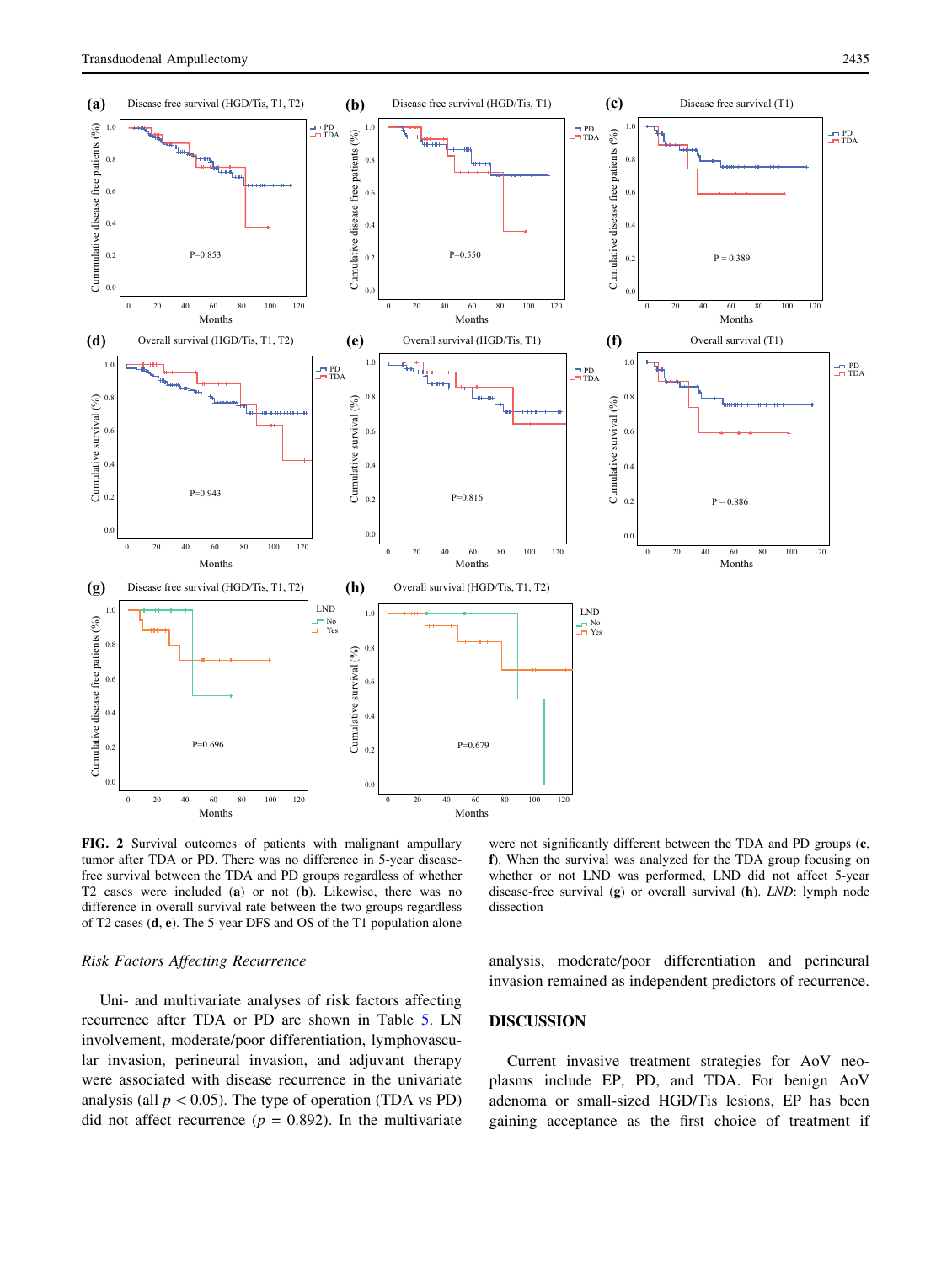|                  |      | TABLE 4 Clinicopathologic findings of $T2$ patients after TDA ( $n = 6$ )                                                                                                                                                                                                                                                        |                                  |                |                               |                                   |                                |                              |                           |                                                  |                              |                          |
|------------------|------|----------------------------------------------------------------------------------------------------------------------------------------------------------------------------------------------------------------------------------------------------------------------------------------------------------------------------------|----------------------------------|----------------|-------------------------------|-----------------------------------|--------------------------------|------------------------------|---------------------------|--------------------------------------------------|------------------------------|--------------------------|
|                  | Age  | No. Sex/ Comorbidity                                                                                                                                                                                                                                                                                                             | stage<br>Z                       | Margin         | differentiation<br>Histologic | LVII<br>K                         |                                | Adj. Tx. Recurrence site     | Time to recur<br>(months) | Treatment for<br>recurrence                      | Follow-Up period<br>(months) | Disease-related<br>death |
|                  | M/82 | Old age, HTN, DM, asthma, carotid<br>artery stenosis                                                                                                                                                                                                                                                                             | N0(0)<br>$\widehat{5}$           | $_{\rm R0}$    | Moderate                      | ž<br>$\geq$                       | $\overline{\phantom{a}}$       | aortocaval LN<br>Portocaval, | $\subseteq$               | $2^{nd}$ Gem/Cis CTx $\rightarrow$<br>$CTx$ hold | $\leq$                       | No (alive)               |
| $\tilde{z}$<br>2 | M/67 | History of CABG, pulmonary TB, DM Nx                                                                                                                                                                                                                                                                                             |                                  | R <sub>0</sub> | Well                          | $\geq$                            | Ж                              | $\overline{\phantom{a}}$     | ľ                         | J                                                | ľ                            | 107                      |
| $\epsilon$       | F/71 | HTN, Angina                                                                                                                                                                                                                                                                                                                      | N0(0)<br>$\overline{18}$         | R <sub>0</sub> | Well                          | <b>IXI</b>                        | UК                             | $\overline{\phantom{a}}$     | J                         | J                                                | ľ                            | 122                      |
| ž                |      |                                                                                                                                                                                                                                                                                                                                  |                                  |                |                               |                                   |                                |                              |                           |                                                  |                              |                          |
| 4                |      | M/60 Severe liver cirrhosis                                                                                                                                                                                                                                                                                                      | ž                                | $_{\rm R0}$    | Moderate                      | $\geq$                            | Š                              | FL CCRTx                     | $\overline{\phantom{a}}$  | I                                                | I                            | 47                       |
| ž                |      | (alive)                                                                                                                                                                                                                                                                                                                          |                                  |                |                               |                                   |                                |                              |                           |                                                  |                              |                          |
| 5                | M/75 | HTN                                                                                                                                                                                                                                                                                                                              | N0(0)<br>$\widehat{\mathcal{C}}$ | R <sub>0</sub> | Moderate                      | $\mathsf{S}^{\mathsf{O}}$<br>Yesl | $\tilde{C}^{\times}$<br>5th FP | $\overline{1}$               | I                         | J                                                | 78                           | ž                        |
| $\circ$          | M/48 | DМ                                                                                                                                                                                                                                                                                                                               | $\frac{1}{2}$<br>5)              | R <sub>0</sub> | Well                          | $\overline{\mathsf{x}}$           | $\mathbb{R}$                   | 6th FL CTx                   | $\overline{\phantom{a}}$  | $\overline{\phantom{a}}$                         | $\overline{\phantom{a}}$     | $\frac{8}{2}$            |
| 2                |      | (alive)                                                                                                                                                                                                                                                                                                                          |                                  |                |                               |                                   |                                |                              |                           |                                                  |                              |                          |
|                  |      | P-values are from the Student's t-test or Mann-Whitney test for continuous factors, and $\chi^2$ (Fisher's exact) test for categorical factors.                                                                                                                                                                                  |                                  |                |                               |                                   |                                |                              |                           |                                                  |                              |                          |
|                  |      | LVIPNI, lymphovascular invasion/perineural invasion; Adj. Tx: adjuvant treatment; HTN, hypertension; DM, diabetes mellitus; Gem, gemcitabine; Cis, cisplatin; CABG, coronary artery bypass graft; TB, tuberculosis; Nx, lymph<br>dissection not done; UK, unknown; FL, 5-fluorouracil, leucovorin; FP, 5-fluorouracil, cisplatin |                                  |                |                               |                                   |                                |                              |                           |                                                  |                              |                          |

<span id="page-7-0"></span> $2436$  E. Min et al.

complete excision is attainable.<sup>[18](#page-10-0)-[20](#page-10-0)</sup> However, due to the considerable rates of incomplete resection and recurrence, as well as histological upstaging after EP compared with biopsy,<sup>[19](#page-10-0),[20](#page-10-0)</sup> additional surgical intervention is required, especially when malignancy is confirmed. While PD remains a mainstay of treatment for AoV cancers, some studies have reported that TDA shows superior perioperative and comparable oncologic outcomes in early AoV cancer.<sup>[12](#page-10-0)[,14](#page-10-0),[21](#page-10-0)</sup> In this study, the TDA group showed similar recurrence and 5-year survival rates, although short-term outcomes such as operation time, estimated blood loss, length of hospital stay, and overall morbidity rate were better, compared with the PD group.

Regarding surgical outcomes, TDA-associated complications such as cholangitis with CBD sludge, CBD stricture, and duodenal stricture requiring endoscopic intervention developed in a minor portion of patients (3 of 46); for cholangitis with CBD sludge and CBD stricture, endoscopic retrograde cholangiopancreatography with endoscopic retrograde biliary drainage insertion was performed. In the early period of TDA procedures, a monofilament, non-absorbable suture material was used for repositioning the bile and pancreatic ducts. Possibly, cholangitis was caused by the formation of bile sludge around the non-absorbed suture material. After changing to an absorbable material, this problem did not reoccur (Supplementary Fig. 2). Duodenal stricture occurred once using robotic TDA, but never in open TDA.

Prior studies exploring treatment of early AoV cancer have supported TDA, depending on the depth of inva-sion,<sup>[7,8,14,21–24](#page-10-0)</sup> size of tumor,<sup>[7,14,23,24](#page-10-0)</sup> histologic features,  $8,12,23,24$  $8,12,23,24$  $8,12,23,24$  $8,12,23,24$  $8,12,23,24$  $8,12,23,24$  and LN metastasis.<sup>12[,14](#page-10-0),[23](#page-10-0)</sup> Regarding the depth of invasion, it is generally accepted that if the pHGD/ Tis lesion is not amenable to EP or shows failure after EP, TDA without LND can be a feasible option, provided there is no LN metastasis from the tumor. In this study, there were 17 pHGD/Tis patients (10 in the TDA and 7 in the PD group). Among the patients who underwent LND  $(n = 11)$ , there was no LN metastasis.

Extended application of TDA becomes controversial mainly due to the risks of LN metastasis, reported to be as high as  $8-45.5\%$  even in T1 ampullary cancer.<sup>[25](#page-10-0),[26](#page-10-0)</sup> This rate increases to 11.3–51% in T2 ampullary cancer, $7,9,11,12,25$  along with the issue of securing adequate resection margins. In the PD group where LND was performed, LN metastasis rates were 14.6% (7/48) in pT1 and 28.9% (24/83) in pT2 patients, similar to previous studies. Similarly, Beger et al. insisted that for patients with pT1 cancer, ampullectomy should be combined with local LND, involving anterior and posterior LNs of the pancreatic head and supraduodenal LNs along the foramen of Winslow.<sup>[12](#page-10-0)</sup> Amini et al. reported 20 cases of ampullectomy with regional lymphadenectomy in T1 ampullary cancer;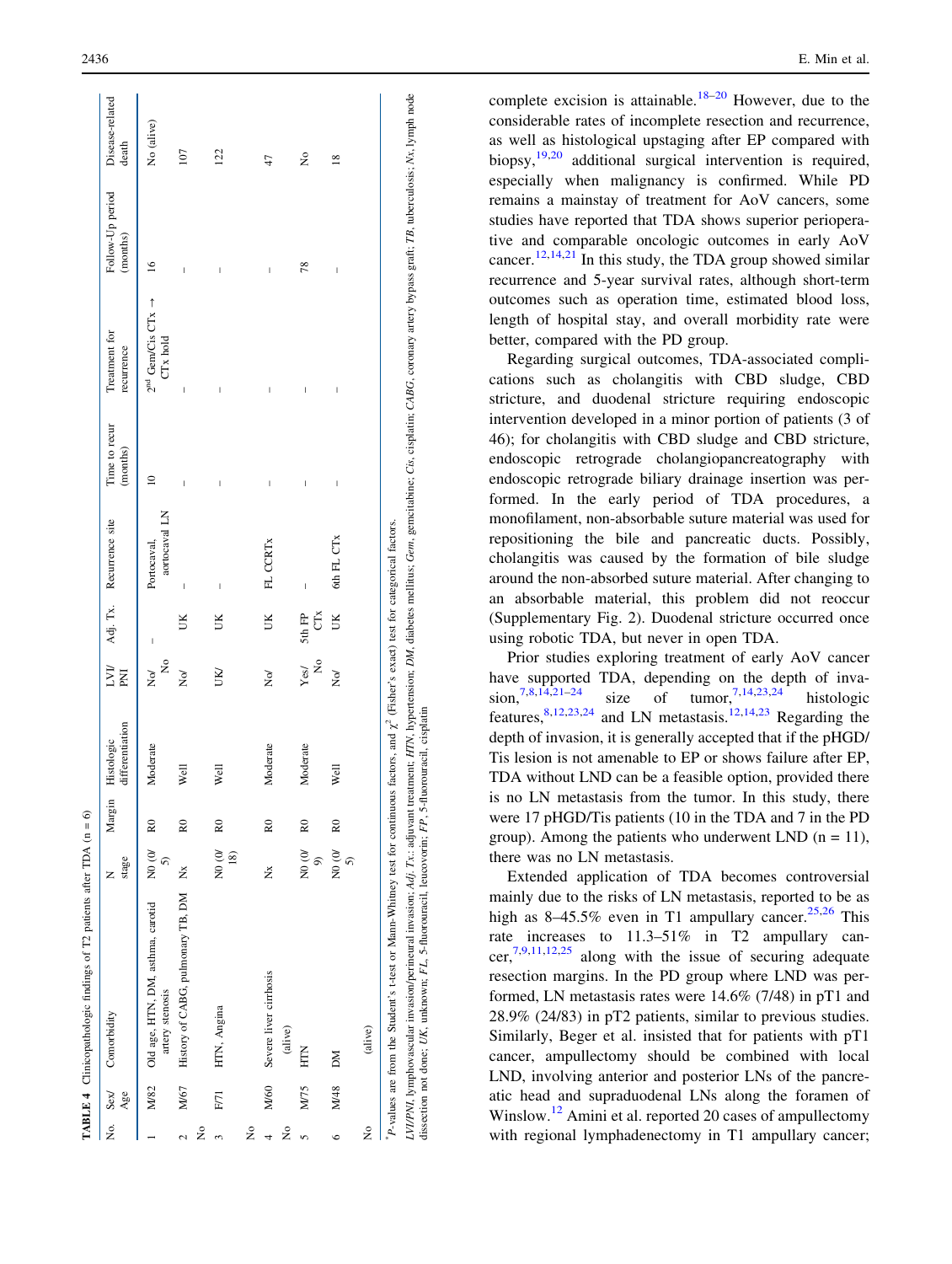<span id="page-8-0"></span>TABLE 5 Univariate and multivariate analysis of risk factors affecting recurrence in patients with malignant ampullary tumors ( $\geq$  pHGD/ Tis) undergoing transduodenal ampullectomy (TDA) or pancreaticoduodenectomy (PD)  $(n = 158)$ 

| Variable                   | No  | Univariate |                 |       | Multivariate |              |       |
|----------------------------|-----|------------|-----------------|-------|--------------|--------------|-------|
|                            |     | <b>HR</b>  | 95% CI          | $p^*$ | Exp(B)       | 95% CI       | $p^*$ |
| Age, years                 |     |            |                 |       |              |              |       |
| $\leq 60$                  | 68  |            |                 |       |              |              |       |
| >60                        | 90  | 1.015      | $0.455 - 2.264$ | 0.971 |              |              |       |
| Sex                        |     |            |                 |       |              |              |       |
| Male                       | 82  |            |                 |       |              |              |       |
| Female                     | 76  | 1.295      | 0.584-2.874     | 0.525 |              |              |       |
| Tumor size                 |     |            |                 |       |              |              |       |
| $< 18$ mm                  | 84  |            |                 |       |              |              |       |
| $\geq 18$ mm               | 74  | 1.169      | 0.528-2.591     | 0.700 |              |              |       |
| Type of resection          |     |            |                 |       |              |              |       |
| PD                         | 133 |            |                 |       |              |              |       |
| <b>TDA</b>                 | 25  | 1.080      | $0.370 - 3.156$ | 0.888 |              |              |       |
| Intraoperative transfusion |     |            |                 |       |              |              |       |
| No                         | 148 |            |                 |       |              |              |       |
| Yes                        | 10  | 1.921      | 0.466-7.909     | 0.366 |              |              |       |
| T classification           |     |            |                 |       |              |              |       |
| pHGD/Tis                   | 17  |            |                 |       |              |              |       |
| pT1                        | 56  | 4.364      | 0.524-36.308    | 0.173 |              |              |       |
| pT <sub>2</sub>            | 85  | 4.000      | 0.495-32.308    | 0.193 |              |              |       |
| LN metastasis              |     |            |                 |       |              |              |       |
| No                         | 122 |            |                 |       |              |              |       |
| Yes                        | 28  | 4.632      | 1.870-11.475    | 0.001 |              |              |       |
| Differentiation            |     |            |                 |       |              |              |       |
| Well                       | 61  |            |                 |       |              |              |       |
| Moderate/Poor              | 78  | 5.598      | 1.813-17.285    | 0.003 | 4.378        | 1.284-14.925 | 0.018 |
| Lymphovascular invasion    |     |            |                 |       |              |              |       |
| No                         | 104 |            |                 |       |              |              |       |
| Yes                        | 27  | 4.079      | 1.589-10.470    | 0.003 |              |              |       |
| Perineural invasion        |     |            |                 |       |              |              |       |
| No                         | 114 |            |                 |       |              |              |       |
| Yes                        | 14  | 7.111      | 2.202-22.960    | 0.001 | 3.907        | 1.573-9.700  | 0.005 |
| Adjuvant therapy           |     |            |                 |       |              |              |       |
| Yes                        | 31  |            |                 |       |              |              |       |
| No                         | 127 | 0.261      | $0.109 - 0.629$ | 0.003 |              |              |       |

OR, odds ratio; CI, confidence interval; HGD, high grade dysplasia; Tis, carcinoma in situ; LN, lymph node. \* P-values in multivariate analysis are from the Cox proportional hazard model.

regional lymphadenectomy improved survival, compared with local ampullectomy alone. This was comparable to the survival rates of patients undergoing  $PD<sup>13</sup>$  $PD<sup>13</sup>$  $PD<sup>13</sup>$  In our study, we performed regional LND in 13 of 15 patients (pT1 and pT2) in the TDA group, with a mean retrieved LN number of 10.4 (1–24). There was only one case with positive LN metastasis among these 13 patients, which may have contributed to a comparable oncologic outcome in the TDA group. Though the curative effect of regional LND was not delineated in this study due to the small sample size, considering the pattern of LN metastasis in ampullary cancer, regional lymphadenectomy of the pancreaticoduodenal LNs (#13, #17) and possibly the superior mesenteric LN (#14) appears necessary when TDA is performed in T1 ampullary cancer.[10](#page-10-0) As earlier studies analyzing LN metastasis patterns included all stages of ampullary can $c$ er,<sup>[6,10](#page-10-0)</sup> further analysis on the pattern of LN metastasis in early ampullary cancer is needed to define the proper extent of LND during TDA.

Although the estimated 5-year survival rates for AoV cancer with pHGD/Tis or T1 and T2 were not different between the TDA and PD groups in this study, T2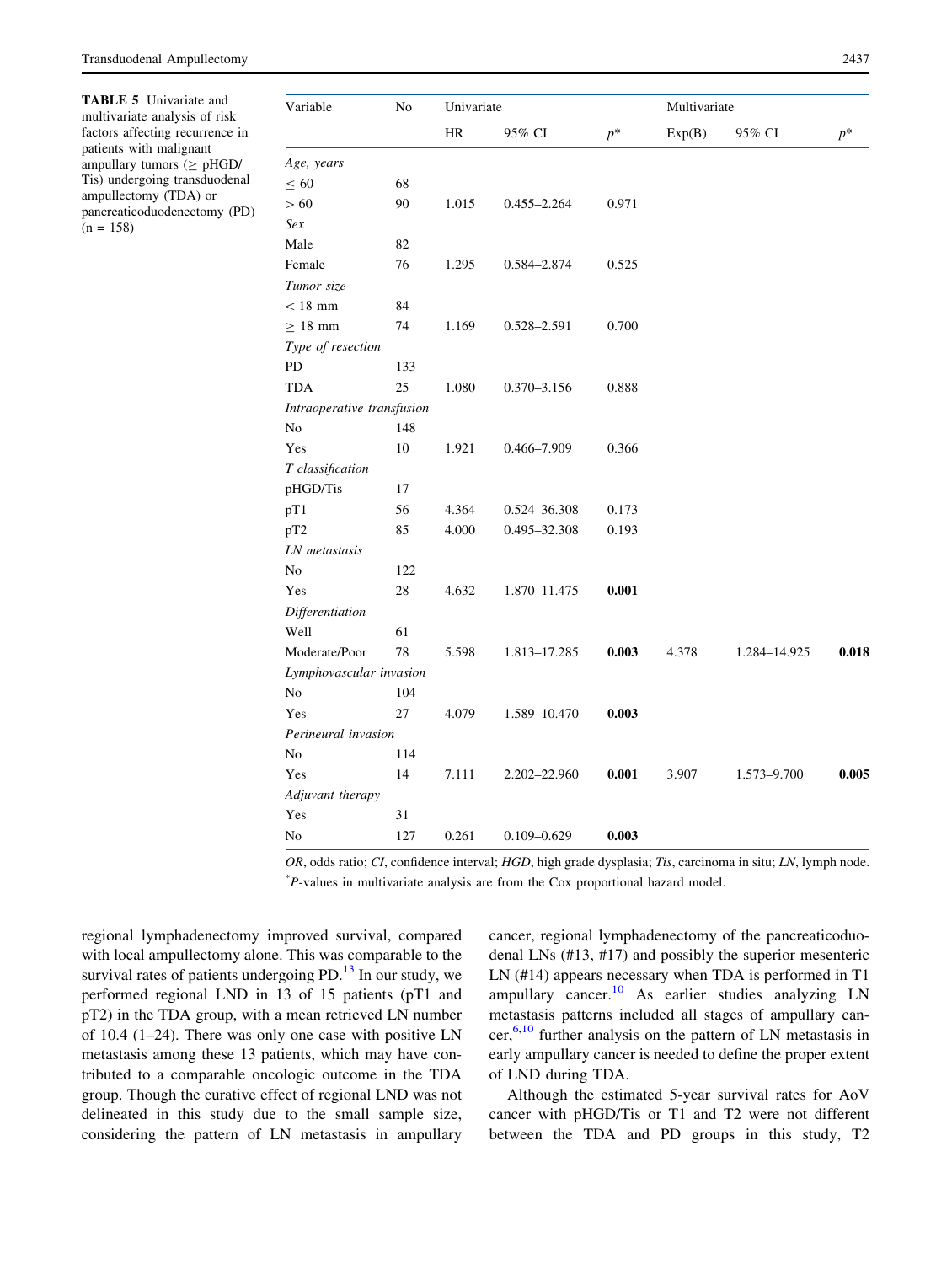ampullary cancer cannot be an adequate indication for TDA due to the high LN metastasis rate. Considering the extent of surgical dissection during the procedure, PD ensures more complete and extensive retrieval of LNs. In addition, as a technical and anatomical issue, it is usually harder to achieve an adequate safe resection margin when the cancer invades the duodenal wall, often requiring conversion to PD. In this study, all six patients of the TDA group with T2 stage refused the subsequent PD surgery, choosing close follow-up or systemic chemotherapy alone.

It should be noted that it is difficult to determine the appropriate indication for TDA for early ampullary carcinoma based on the preoperative T stage, due to the discrepancy between the preoperative biopsy and permanent pathologic stage after TDA. As shown in Supplementary Table 2, histologic upstaging took place for 14 of 25 patients (56%) after TDA compared with endoscopic biopsy. Among patients undergoing endoscopic papillectomy  $(n = 11)$ , histologic upstaging occurred for two patients (18%,  $pT1 \rightarrow pT2$ ) following TDA. In addition, although EUS is recommended for patients with HGD/Tis revealed on biopsy, $27$  the diagnostic accuracy of EUS in T staging is relatively lower in pT1 and pT2 (62% and 45%, respectively), compared with pT3–4  $(88\%)$ .<sup>[28](#page-10-0)</sup> Since accurate T stage for early ampullary carcinoma before surgery is difficult to determine through preoperative imaging, endoscopic biopsy or papillectomy, and even during the TDA procedure, it should be mandatory during the TDA procedure to check the resection margin status by intraoperative frozen pathology. Whenever the extent of cancer requires PD, conversion should take place unless TDA is being performed on a palliative basis.

Previous studies have reported histological differentiation as one of the prognostic factors for recurrence and long-term survival.<sup>[5,9,11,12](#page-10-0)</sup> While histological differentiation has been determined to strongly associate with node positivity, $13$  we could only identify the histological grade and perineural invasion as independent risk factors of disease recurrence in early ampullary cancer (including T2 cancer in this study), outweighing LN metastasis. This emphasizes the significance of biological factors that lead to invasion and disease progression in early ampullary cancer after surgery. Perineural invasion has been suggested as an independent prognostic factor of survival after surgical resection of ampullary adenocarcinoma. $4,29-31$  $4,29-31$ Sudo et al. suggested that ampullary carcinoma with perineural invasion may have a prognosis similar to pancreatic adenocarcinoma and that adjuvant therapy in these cases should be assessed as a treatment strategy for improving survival.<sup>[30](#page-10-0)</sup> Analyzing the patterns of failure after surgical resection of early stage ampullary adenocarcinoma, Jim et al. reported a higher rate of locoregional failure for the surgery-only group as compared with patients undergoing combined adjuvant chemotherapy or radiotherapy.<sup>[32](#page-11-0)</sup> However, not receiving chemotherapy was not a factor predicting recurrence in the multivariate analysis in our work. When considering the recurrence patterns of a disease that appears more systemic than locoregional, the role of adjuvant chemotherapy after TDA should be explored in future studies.

There are some limitations to this study. First, the number of cases in the TDA group was low. Given the rarity of the disease, in 14 years, only 25 of 46 TDA cases with malignant ampullary tumors were suitable for a comparative study. This number was not statistically sufficient for conventional propensity score matching. Also, due to the small number of TDA cases, the study period of TDA cases was different from that of the PD group, which may have influenced long-term survival outcomes. The median follow-up time (months) for DFS and OS showed no difference between the TDA and PD groups. Second, although no difference was observed in the 5-year DFS and OS between the TDA and PD groups, comparable oncologic outcomes of the TDA group may have been due to the higher proportion of moderate/poor differentiation and positive perineural invasion in the PD group. Regarding the application of TDA to the T1 population except for HGD/Tis, although the 5-year DFS and OS were not significantly different between the TDA and PD groups, the number of patients was insufficient to conclude that TDA is applicable to the T1 stage of AoV cancer because only nine patients in the TDA group were included. These results should be validated in a large cohort study utilizing statistical techniques such as propensity score matching. Third, the surgical technique for TDA, especially regarding the extent of LND, was not completely standardized, albeit in a single-center setting. Considering that the LN metastasis rates were 14.6% at pT1 in this study, LND appears mandatory during a TDA to treat early AoV cancer. A well-designed study mapping LND is needed to define the proper extent of LND during TDA. Fourth, all pathological findings were based on the seventh edition of the AJCC; the newer eighth edition of the AJCC is not reflected in this study.

In conclusion, the results of this study suggest that TDA can be a feasible option for patients with early AoV cancer in view of superior perioperative outcomes and comparable long-term survival rates as compared with PD. TDA should be accompanied by LND, and more research is needed to determine the proper range of LND. For patients at T1 stage with risk factors such as perineural invasion and moderate/poor histologic findings, closer follow-up is recommended owing to the risk of recurrence after surgery.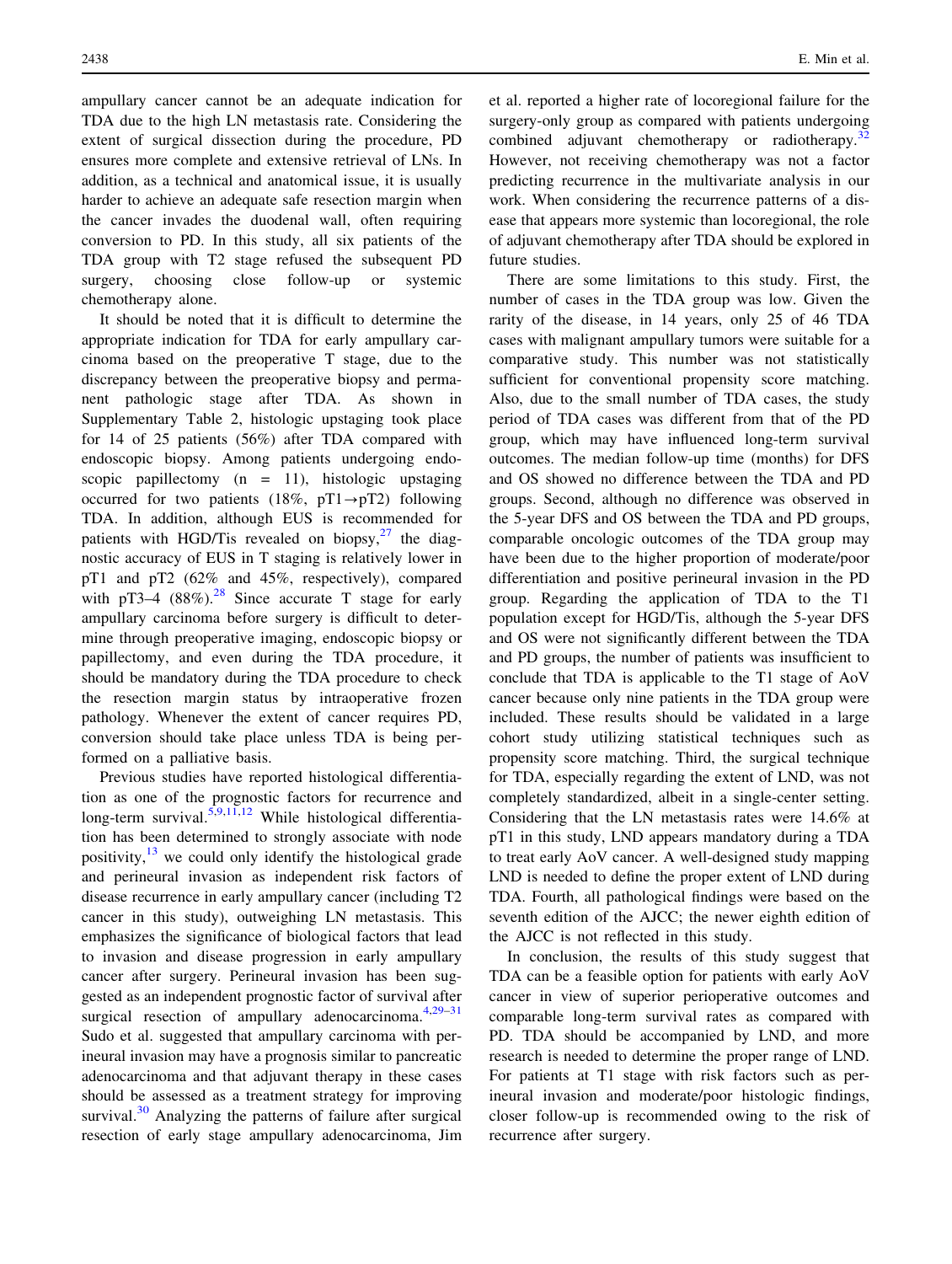<span id="page-10-0"></span>Supplementary Information The online version contains supplementary material available at [https://doi.org/10.1245/s10434-](https://doi.org/10.1245/s10434-021-11190-9) [021-11190-9.](https://doi.org/10.1245/s10434-021-11190-9)

ACKNOWLEDGMENT This study was supported by a faculty research grant from Yonsei University College of Medicine for 2017 (6-2017-0162).

DISCLOSURE The authors have no financial conflicts of interest.

OPEN ACCESS This article is licensed under a Creative Commons Attribution 4.0 International License, which permits use, sharing, adaptation, distribution and reproduction in any medium or format, as long as you give appropriate credit to the original author(s) and the source, provide a link to the Creative Commons licence, and indicate if changes were made. The images or other third party material in this article are included in the article's Creative Commons licence, unless indicated otherwise in a credit line to the material. If material is not included in the article's Creative Commons licence and your intended use is not permitted by statutory regulation or exceeds the permitted use, you will need to obtain permission directly from the copyright holder. To view a copy of this licence, visit [http://creativecommons.](http://creativecommons.org/licenses/by/4.0/) [org/licenses/by/4.0/.](http://creativecommons.org/licenses/by/4.0/)

#### **REFERENCES**

- 1. Albores-Saavedra J, Schwartz AM, Batich K, Henson DE. Cancers of the ampulla of vater: demographics, morphology, and survival based on 5,625 cases from the SEER program. *J Surg* Oncol. 2009;100:598–605.
- 2. Talamini MA, Moesinger RC, Pitt HA, et al. Adenocarcinoma of the ampulla of Vater. A 28-year experience. Ann Surg. 1997;225:590–9 (discussion 599-600).
- 3. Gouma DJ, van Geenen RC, van Gulik TM, et al. Rates of complications and death after pancreaticoduodenectomy: risk factors and the impact of hospital volume. Ann Surg. 2000;232:786–95.
- 4. Moekotte AL, Lof S, Van Roessel S, et al. Histopathologic predictors of survival and recurrence in resected ampullary adenocarcinoma: international multicenter cohort study. Ann Surg. 2019. [https://doi.org/10.1097/sla.0000000000003177.](https://doi.org/10.1097/sla.0000000000003177)
- 5. Park JS, Yoon DS, Kim KS, et al. Factors influencing recurrence after curative resection for ampulla of Vater carcinoma. J Surg Oncol. 2007;95:286–90.
- 6. Sierzega M, Nowak K, Kulig J, Matyja A, Nowak W, Popiela T. Lymph node involvement in ampullary cancer: the importance of the number, ratio, and location of metastatic nodes. J Surg Oncol. 2009;100:19–24.
- 7. Yoon YS, Kim SW, Park SJ, et al. Clinicopathologic analysis of early ampullary cancers with a focus on the feasibility of ampullectomy. Ann Surg. 2005;242:92–100.
- 8. Aiura K, Hibi T, Fujisaki H, et al. Proposed indications for limited resection of early ampulla of Vater carcinoma: clinicohistopathological criteria to confirm cure. J Hepatobiliary Pancreat Sci. 2012;19:707–16.
- 9. Winter JM, Cameron JL, Olino K, et al. Clinicopathologic analysis of ampullary neoplasms in 450 patients: implications for surgical strategy and long-term prognosis. J Gastrointest Surg. 2010;14:379–87.
- 10. Kayahara M, Nagakawa T, Ohta T, Kitagawa H, Miyazaki I. Surgical strategy for carcinoma of the papilla of Vater on the basis of lymphatic spread and mode of recurrence. Surgery. 1997;121:611–7.
- 11. Kim H, Kwon W, Kim JR, Byun Y, Jang JY, Kim SW. Recurrence patterns after pancreaticoduodenectomy for ampullary cancer. J Hepatobiliary Pancreat Sci. 2019;26:179–86.
- 12. Beger HG, Treitschke F, Gansauge F, Harada N, Hiki N, Mattfeldt T. Tumor of the ampulla of Vater: experience with local or radical resection in 171 consecutively treated patients. Arch Surg. 1999;134:526–32.
- 13. Amini A, Miura JT, Jayakrishnan TT, et al. Is local resection adequate for T1 stage ampullary cancer? HPB (Oxford). 2015;17:66–71.
- 14. Gao Y, Zhu Y, Huang X, Wang H, Huang X, Yuan Z. Transduodenal ampullectomy provides a less invasive technique to cure early ampullary cancer. BMC Surg. 2016;16:36.
- 15. Dindo D, Demartines N, Clavien PA. Classification of surgical complications: a new proposal with evaluation in a cohort of 6336 patients and results of a survey. Ann Surg. 2004;240:205–13.
- 16. Bassi C, Marchegiani G, Dervenis C, et al. The 2016 update of the International Study Group (ISGPS) definition and grading of postoperative pancreatic fistula: 11 years after. Surgery. 2017;161:584–91.
- 17. Wente MN, Bassi C, Dervenis C, et al. Delayed gastric emptying (DGE) after pancreatic surgery: a suggested definition by the International Study Group of Pancreatic Surgery (ISGPS). Surgery. 2007;142:761–8.
- 18. Ceppa EP, Burbridge RA, Rialon KL, et al. Endoscopic versus surgical ampullectomy: an algorithm to treat disease of the ampulla of Vater. Ann Surg. 2013;257:315–22.
- 19. Laleman W, Verreth A, Topal B, et al. Endoscopic resection of ampullary lesions: a single-center 8-year retrospective cohort study of 91 patients with long-term follow-up. Surg Endosc. 2013;27:3865–76.
- 20. Lee R, Huelsen A, Gupta S, Hourigan LF. Endoscopic ampullectomy for non-invasive ampullary lesions: a single-center 10-year retrospective cohort study. Surg Endosc. 2021;35:684–92.
- 21. Lee H, Park JY, Kwon W, Heo JS, Choi DW, Choi SH. Transduodenal ampullectomy for the treatment of early-stage ampulla of vater cancer. World J Surg. 2016;40:967–73.
- 22. Stolte M, Pscherer C. Adenoma-carcinoma sequence in the papilla of Vater. Scand J Gastroenterol. 1996;31:376–82.
- 23. Demetriades H, Zacharakis E, Kirou I, et al. Local excision as a treatment for tumors of ampulla of Vater. World J Surg Oncol. 2006;4:14.
- 24. Song J, Liu H, Li Z, Yang C, Sun Y, Wang C. Long-term prognosis of surgical treatment for early ampullary cancers and implications for local ampullectomy. BMC Surg. 2015;15:32.
- 25. Askew J, Connor S. Review of the investigation and surgical management of resectable ampullary adenocarcinoma. HPB (Oxford). 2013;15:829–38.
- 26. Kawabata Y, Ishikawa N, Moriyama I, Tajima Y. What is an adequate surgical management for pTis and pT1 early ampullary carcinoma? Hepatogastroenterology. 2014;61:12–7.
- 27. Irani S, Arai A, Ayub K, et al. Papillectomy for ampullary neoplasm: results of a single referral center over a 10-year period. Gastrointest Endosc. 2009;70:923–32.
- 28. Ito K, Fujita N, Noda Y, et al. Preoperative evaluation of ampullary neoplasm with EUS and transpapillary intraductal US: a prospective and histopathologically controlled study. Gastrointest Endosc. 2007;66:740–7.
- 29. Duffy JP, Hines OJ, Liu JH, et al. Improved survival for adenocarcinoma of the ampulla of Vater: fifty-five consecutive resections. Arch Surg. 2003;138:941–8 (discussion 948-950).
- 30. Sudo T, Murakami Y, Uemura K, et al. Prognostic impact of perineural invasion following pancreatoduodenectomy with